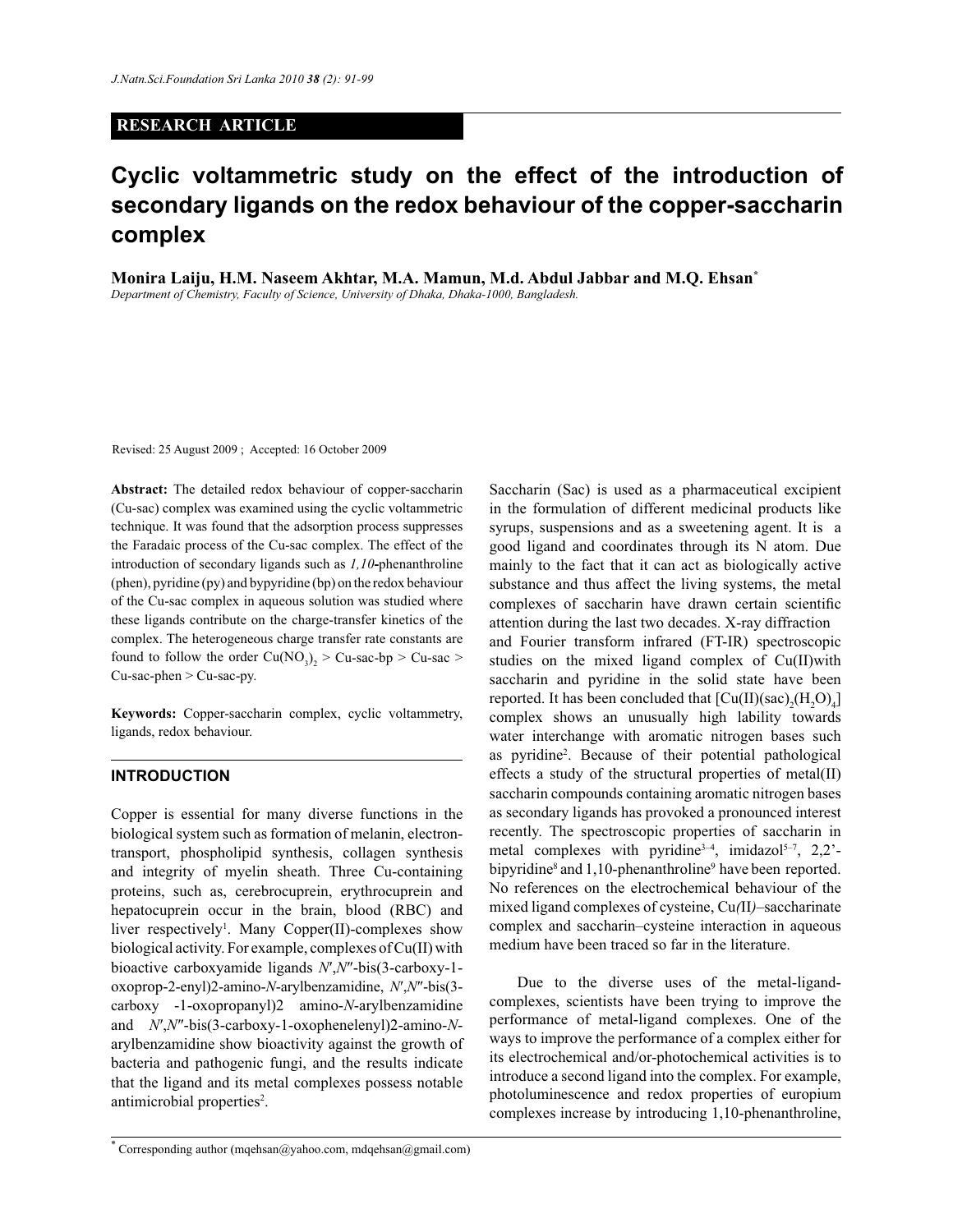into the complex<sup>10</sup>. The role of the second ligand is not only to saturate the co-ordination number of the central metal ion but also to improve the volatility and stability of the complex<sup>11</sup>. A Study<sup>12</sup> reported that carrier-transport characteristics and light-emitting properties can be improved by using bathophenanthroline as the second ligand. This situation lead to the pesent study of the effect of secondary ligand in a complex. In this paper, the following is reported i) the redox behaviour of Cu-system in Cu-saccharin complex, ii) redox behaviour of Cusaccharin complex in the presence of secondary ligands such as, *1,10*-phenanthroline, 2,2'-bipyridine and pyridine at a glassy carbon electrode in aqueous KCl solution and acetate buffer solutions of different pH. Among all the voltammetric techniques, cyclic voltammetry (CV) is extremely popular in electrochemical research, because it can provide useful information about redox reactions in an easily interpretable form<sup>13</sup>.

### **METHODS AND MATERIALS**

*Reagents and solutions*: All the reagents and solutions were prepared using analar grade chemicals. The ligands used in the synthesis were from BDH, England and E-Merck, Germany. To study pH effect, solutions of the complexes were prepared using acetate buffer solutions of pH 4.1, 4.5, 4.9, 5.2 and 5.4, respectively. The preparations of acetate buffer solutions of different pH values were done using sodium acetate (MERCK, Germany) and acetic acid (Sigma-Aldrich)' according to the literature<sup>14</sup>.

*Equipment*: The current-voltage measurements were performed with an Epsilon electrochemical workstation of Bioanalytical System Inc., (BAS), USA. The pH meter (Orion, Thermo Electron Corporation) was used to measure the pH of experimental solutions. A voltammetric cell (three-electrode cylindrical shape micro-cell system) made of borosilicate glass was used in this work. Glassy carbon electrode (GCE) with geometric area  $0.05 \text{ cm}^2$ was used as the working electrode, Ag/AgCl (saturated KCl) as the reference electrode and platinum wire as the counter electrode. All the electrodes were procured from BAS, USA. The mixing and purging of  $N_2$  gas (99.97%) pure, procured from Bangladesh Oxygen Limited) were done by using a BAS C-3 Cell stand combined with a Faraday Cage and a magnetic stirrer. All of the potentials reported in this paper are with respect to Ag/AgCl/KCl electrode.

*Preparation of the electrode surface*: Prior to use, the glassy carbon electrode surface was polished with  $0.5 \pi$  fine alumina powder slurry in deionized water on a polishing cloth. After polishing, the electrode was rinsed with a continuous flow of deionized water and wipedoff with a clean tissue paper to remove the last drop of water. The reference and the counter electrodes were also thoroughly rinsed with deionized water prior to use.

*Preparation of the complexes*: Copper-saccharin (Cusac), copper-sac-phenanthroline (Cu-sac-phen), coppersaccharin-bipyridine (Cu-sac-bpy) and copper-saccharinpyridine (Cu-sac-py) complexes were synthesized and characterized following published procedures<sup>15,16</sup>.

*Details of the cyclic voltammetric study of different systems*: The redox behaviour of 200 ppm solutions of copper complexes were studied in 0.1M KCl at room temperature using cyclic voltammetric technique at a glassy carbon electrode. The effect of co-ordination was described by comparing the cyclic voltammograms (CVs) between un-coordinated copper and various copper-ligand complexes. The effect of presence of the secondary ligands, such as, *1,10*-phenanthroline, 2.2' bipyridine and pyridine, respectively, were also studied.

 The redox properties of the corresponding complexes in aqueous KCl and acetate buffer were studied by comparing with that of pure Cu(II) and the Cu-sac complex.

# **RESULTS AND DISCUSSION**

#### **Redox behaviour of Cu(II) in Cu-sac complex**

The redox behaviour of Cu(II) in cu-sac complex was studied at a glassy carbon electrode within the potential window of  $1500$  to  $-1000$  mV at room temperature by comparing the cyclic voltammograms of Cu(II) in  $Cu(NO<sub>3</sub>)<sub>2</sub>$ . CV of 200 ppm Cu and 200 ppm Cu-sac complex in 0.1 mol dm-3 KCl are shown in curve '(a)' and  $'(b)$ ' respectively in Figure1(A).

Compared to the pure metal salt [curve (a)] of Cu(II), the peak positions and the peak currents in the Cu-sac complex [curve (b)] are drastically changed. The reversible peak pair of pure  $Cu(II)$  [curve (a)] in aqueous KCl solution observed at 0.480 V and 0.420 V respectively, is shifted to more cathodic region in the case of Cu-sac complex [curve (b)]. The two anodic peaks of Cu-sac complex were found at potentials 0.178 V and -0.007 V respectively, compared to those in case of pure copper in aqueous solution. In the case of Cu-sac complex, the anodic peaks become closer to each other.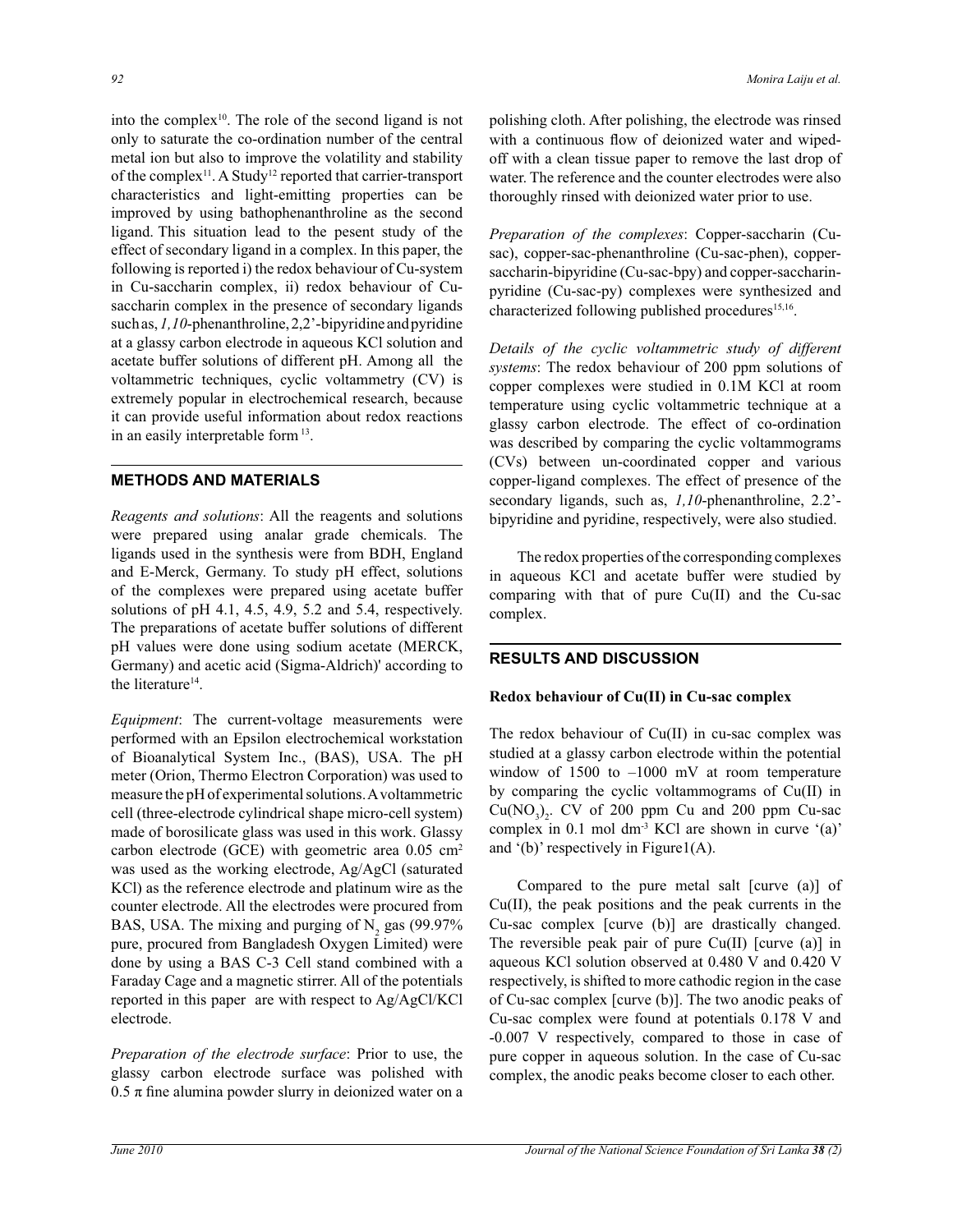The electrode reactions for pure Cu(II) may be shown according to the following scheme:

Cathodic Reaction  $Cu^{2+} \t+ e$   $Cu^{+} \t+ e$   $Cu^{0}$ Anodic Reaction  $Cu^{o} \xrightarrow{e} Cu^{+} \xrightarrow{e} Cu^{2+}$ 

The redox behaviour of the Cu-sac complex in aqueous KCl solution, CV of Cu-sac complex has been performed at different scan rates and represented in Figure 1(B). The current-potential data and calculated parameters for the Cu-sac complex derived from Figure 1(B) are listed in Table 1. It shows that the first cathodic peak becomes sharper and the second one becomes broader with higher scan rate. For the first cathodic peak, there is no change in peak position, and the second cathodic peak shifts towards negative potential. For the anodic peak, the first one is shifted towards more positive potential and the second peak shows no change. Interestingly, the second cathodic peak at *ca*. – 0.45 V peak has broadened in the case of Cu-sac complex with increase in scan rate and the peak current is reduced at least two fold as compared to the pure  $Cu(II)$  [Figure 1(B)]. This may be due to some other process occurring simultaneously at the electrode surface. Such behaviour has been ascribed to slower charge propagation, probably due to the difference in solvation and or permeability<sup>17</sup>. The chemical reactions, which occur in this process, may follow the electron transfer process<sup>18</sup>. Therefore, the mass transfer process is limited due to the charge transfer kinetics<sup>19</sup> indicating that the peak current increases and the ratio of the peak current  $(i_{pa} / i_{pc})$  decreases with the increase of scan rate. The second cathodic process, where the peak has broadened, is probably influenced by the redox behaviour of the first redox process (quasi-reversible)<sup>20</sup> occurring at the positive side in the CV. This also causes the redox process to become quasi-reversible as compared to the pure Cu(II) system, where the same peak-pair is reversible<sup>20</sup>. Figure 2 shows that the peak currents  $(i_p)$ for both the cathodic and anodic peaks for the Cu-sac complex increase linearly with the square root of the scan rates.



**Figure 1:** (A) Combined cyclic voltammograms of (a) 200 ppm Cu(II)-nitrate and (b) 200 ppm Cu-sac-complex at scan rate 100 mV s<sup>-1</sup> and (B) Cyclic voltammograms of Cu-sac-complex (200 ppm) at different scan rates i) 50, ii) 100, iii) 150, iv) 200 and v) 300 mVs<sup>-1</sup> in 0.1moldm<sup>-3</sup> KCl vs. Ag/AgCl

**Table 1:** Current-potential data, peak separation and peak current ratio of the voltammograms of 200 ppm copper- saccharin complex in 0.1M KCl at different scan rates

| (v)<br>V/sec | $Ep_{a1}$ | $Ep_{a2}$ | $Ep_{c1}$ | $-Ep_{c2}$<br>V | $-p_{a1}$<br>mA | $-p_{a2}$<br>mA | $_{1\text{p}}$ <sub>c1</sub><br>mA | $1p_{c2}$<br>mA | $\Delta E_{\text{pl}}$ | $\Delta E_{p2}$ | $1p_{a1}$<br>$np_{c1}$ | $1p_{a2}$<br>$1p_{c2}$ |
|--------------|-----------|-----------|-----------|-----------------|-----------------|-----------------|------------------------------------|-----------------|------------------------|-----------------|------------------------|------------------------|
| 0.050        | 0.162     | 0.020     | 0.124     | 0.574           | 2.979           | 8.01            | 3.766                              | 5.229           | 0.038                  | 0.596           | 0.791                  | 1.532                  |
| 0.100        | 0.178     | 0.017     | 0.118     | 0.597           | 2.102           | 12.09           | 4.907                              | 8.257           | 0.060                  | 0.614           | 0.429                  | 1.464                  |
| 0.150        | 0.195     | 0.019     | 0.113     | 0.614           | 2.453           | 13.32           | 5.783                              | 9.771           | 0.082                  | 0.633           | 0.424                  | 1.363                  |
| 0.200        | 0.195     | 0.019     | 0.113     | 0.614           | 2.453           | 14.03           | 7.009                              | 11.66           | 0.082                  | 0.633           | 0.350                  | 1.203                  |
| 0.300        | 0.195     | 0.017     | 0.118     | 0.641           | 3.154           | 15.64           | 8.411                              | 14.79           | 1.352                  | 0.631           | 0.375                  | 1.058                  |

v = scan rate,  $Ep_{a1}$  = anodic peak potential for the 1<sup>st</sup> peak,  $Ep_{a2}$  = anodic peak potential for the 2<sup>nd</sup> peak,  $Ep_{c1}$  = cathodic peak potential for the <sup>1st</sup> peak,  $Ep_{c2}$  = cathodic peak potential for the 2<sup>nd</sup> peak, ip<sub>a1</sub> = anodic peak current for the 1<sup>st</sup> peak, ip<sub>a2</sub> = anodic peak current for the 2<sup>nd</sup> peak,  $ip_{c1}$  = cathodic peak current for the 1<sup>st</sup> peak,  $ip_{c2}$  = cathodic peak current for the 2<sup>nd</sup> peak, DE<sub>n</sub><sup>1</sup> = peak separation for the 1<sup>st</sup> pair, DE<sub>n2</sub> = peak separation for the 2<sup>nd</sup> pair.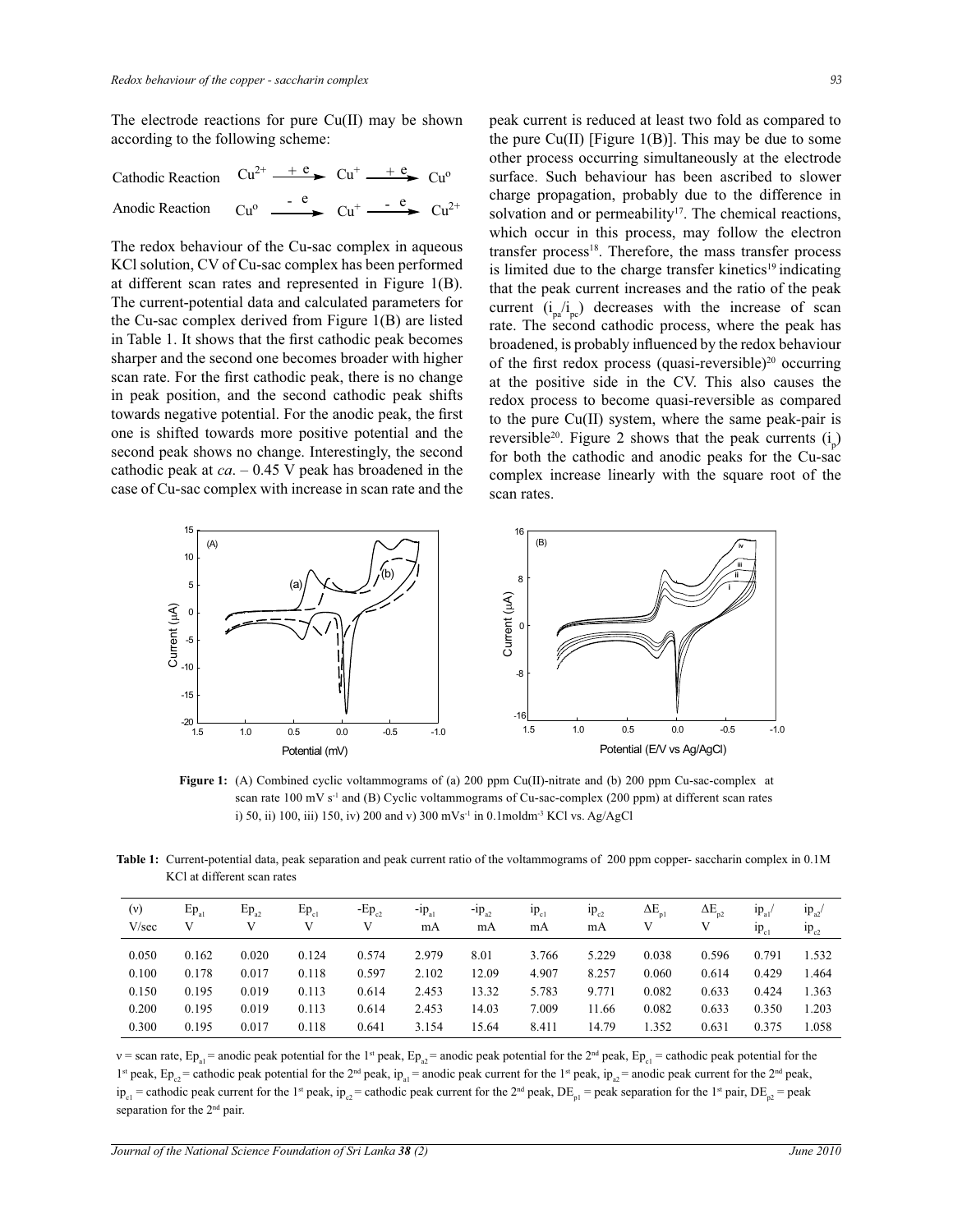Though the peak currents vary linearly, the intercepts for both the lines at the Y-axis indicate that the process is adsorption controlled<sup>21</sup>. Figure 3 indicates that with increasing scan rate peak potential separation  $(\Delta E_p)$  also increases. This may be due to the slow electron transfer kinetics or Ohomic Potential (iR) drop<sup>22</sup>.

*Effect of pH*: The CV of the Cu-sac complex was studied at different pH values (4.1, 4.5, 4.9, 5.2 and 5.4) using the acetate buffer. In the acetate buffer, we observe significant change in the CV of the Cu-sac complex. At pH 4.1, two significant cathodic peaks can be seen but the anodic peaks merge to give one peak. At higher pH (pH 5.4), the cathodic peaks become significantly sharp and anodic peak splits.

*Concentration effect*: CVs of Cu-sac complex of various concentrations (150, 200, and 300 ppm) were studied, which shows that the cathodic peak current increases linearly with increase in concentration as it is expected from the diffusion controlled process<sup>21</sup>. In this experiment, it is also observed that the linear line



**Figure 2:** Variation of peak current with square root of scan rate for Cu-sac complex for (a) anodic and (b) cathodic peak currents

does not pass through the origin (figure not shown) as it is expected from the Randless-Sevcik equation. This strongly suggests that the electrogenerated cathodic species generated from the reduction of Cu-sac complex are adsorbed on the electrode surface. Therefore, the Cusac system in aqueous KCl electrolytic system is limited by an adsorption controlled process<sup>21</sup>.

## **Cu(II)-saccharin-phenanthroline(Cu-sac-phen) complex**

A CV of the pure copper Cu(II) and Cu-sac-phen complex in aqueous KCl solution at scan rate 100 mVs-1 is shown in Figure 4A. The presence of the secondary ligand, phenanthroline has brought about changes in the number of the peaks as well as the shapes of the peaks of the Cu-sac complex.

 The Cu-sac-phen complex shows that there are two peaks in the cathodic scan [Figure 4(A), curve b]. The first one is observed as a hump and the second one as a broadened. Peak observed ca. – 0.500 V vs. Ag/AgCl.



**Figure 3:** Variation of peak potential separation against scan rate for Cu-sac complex (200 ppm solution) in 0.1M KCl



**Figure 4:** (A) Combined cyclic voltammograms of (a) 200 ppm Cu(II)-nitrate and (b) 200 ppm Cu-sac-phen complex at scan rate 100 mV s<sup>-1</sup> and (B) Cyclic voltammograms of Cu-sac-phen complex (200 ppm) at different scan rate: i) 50, ii) 100, iii) 150 and iv) 200 mVs-1 in 0.1M KCl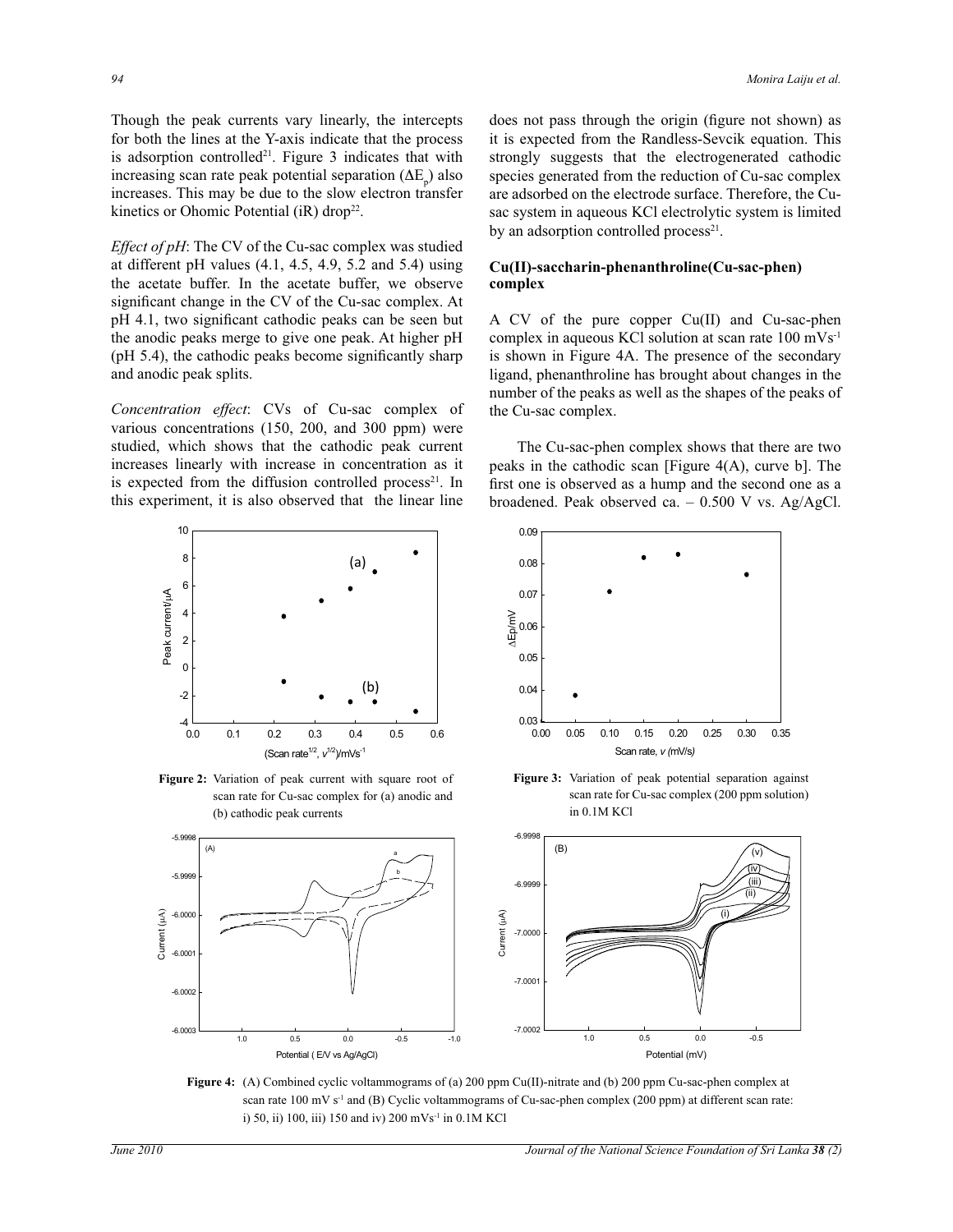With the increase in scan rate, the first cathodic peak becomes sharp and the second cathodic peak becomes an individual. Peak [(Figure 4(B)]. The redox behaviour of both the cathodic processes become prominent with increase in the scan rate. The peak potential separation  $(\Delta E_p)$  increases slowly with increase in scan rate due to the prominent charge transfer kinetic controlled process. It is also attributed that the Faradaic process is limited in this case<sup>19</sup>. The plot of peak current (both the anodic and cathodic peak current) vs. square root of the scan rate are linear at the higher scan rate but deviates from linearity at the slower scan rate( figure not shown). This fact may be explained that at a higher scan rate the process is diffusion controlled and at a slower scan rate there is a contribution of both Nernstian and kinetic controlled processes at the electrode surface. It may also be deduced from the observation that the attachment of the ligand 1,10-phenanthroline to Cu-sac complex makes the system (Cu-sac-phen) bulky, as a result the redox behaviour becomes more prominent at the higher scan rate.

#### **Cu(II)-saccharin-bipyridine (Cu-sac-bp) complex**

Comparative CVs between the Cu-sac-bp system (curve b) and pure Cu(II) (curve a) at scan rate  $100 \text{ mVs}^{-1}$ are shown in Figure 5(A). The CV of Cu-sac-bp system [curve b in Figure  $5(A)$ ] shows one cathodic and one anodic peak. The peak-pair shows one-step process and exhibit reversible redox behaviour. Interestingly, the first cathodic peak of pure Cu(II) completely vanishes and the second cathodic peak shifts towards the anodic direction in the case of Cu-sac-bp complex. The shifting of the potential of the cathodic peak towards the positive direction suggests that the reduction process of Cu-sac-bp mixed ligand complex is catalytic-controlled<sup>20</sup>. It is found that the redox behaviour is enhanced for the Cu-sac complex with the introduction of secondary

ligand bp. Figure 5(B) represents the CV of the Cu-sac-bp complex at different scan rates, where it is observed that the cathodic peaks shift to more negative potential and the anodic peaks slightly towards positive potential by increasing the scan rates. The peak currents also increase with increase in scan rates but the cathodic peak becomes broader. The respective cathodic to anodic peak potential separation  $(\Delta Ep)$  and peak current ratio also increases with increasing scan rates. Such phenomena have taken place in the case of diffusion process proceeding with a secondary process such as adsorption or other chemical process<sup>22</sup>. The current function  $(i_p/v^{1/2})$  for the second cathodic process has also been found to increase with increasing scan rates. A significant increase in the current functions at faster scan rates is a strong indication of the presence of weak adsorption<sup>23</sup>.

#### **Copper-saccharin-pyridine (Cu-sac-py) complex**

Comparative CVs of pure Cu(II) (curve a) and Cu-sacpy complex (curve b) are represented in Figure 6(A) at 100 mV/s scan rate. The first cathodic peak shift towards the anodic direction indicates that the second ligand py catalyzed the first reduction process. However, the second cathodic peak has appeared as a broad peak indicating that the process is adsorption controlled. Thus, the system shows almost the same type of redox behaviour of the Cu-sac complex with a difference in the magnitude of the peak potential due to the presence of the secondary ligand, pyridine. The similar nature of CVs between Cu-sac and Cu-sac-py complexes suggests that the secondary ligand pyridine has a very small effect (relative to the other mixed ligand complexes of Cu-sac complex system) on their redox behaviour. The CVs of the complex at different scan rates have been presented in Figure 6(B), which show changes in peak current but no change in peak position with increasing scan rates.

**Table 2:** Current-potential data, Tafel slope b, diffusion coefficient, D and the chargetransfer rate constant,  $k_f$  calculated from the voltammograms of 1.0 mM metal salt and metal complexes in 0.1 M KCl at 100 mV s<sup>-1</sup> and at ambient temperature

| Sample ID    | $E_{pc}$ | $1_{\rm pc}$ |        | D x 10 <sup>11</sup>      | $k_r \ge 10^6$       |
|--------------|----------|--------------|--------|---------------------------|----------------------|
|              | V        | μA           | b      | $cm^{-2}$ s <sup>-1</sup> | (cm s <sub>1</sub> ) |
| $Cu(NO3)$ ,  | 0.174    | 13.980       | 0.077  | 0.280                     | 3.15                 |
| Cu-sac       | 0.134    | 5.170        | 0.041  | 0.020                     | 1.17                 |
| Cu-sac-phen  | $-0.029$ | 3.590        | 0.038  | 0.009                     | 0.80                 |
| Cu-sac-bp    | $-0.177$ | 6.870        | 0.2076 | 0.180                     | 1.55                 |
| $Cu$ -sac-py | 0.134    | 3.010        | 0.0413 | 0.007                     | 0.68                 |

 $E_{pe}$  = cathodic peak potential,  $i_{pe}$  = cathodic peak current, b = Tafel slope = (2.303 RT /  $\alpha$  N<sub>a</sub> F), T = 298 K, D = diffusion coefficient, n = number of electron transferred = 2,

 $R = 8.314$  J K<sub>-1</sub> mol<sub>-1</sub>,  $F = 96500$  C, A = surface area of the electrode = 0.05 cm<sup>2</sup>,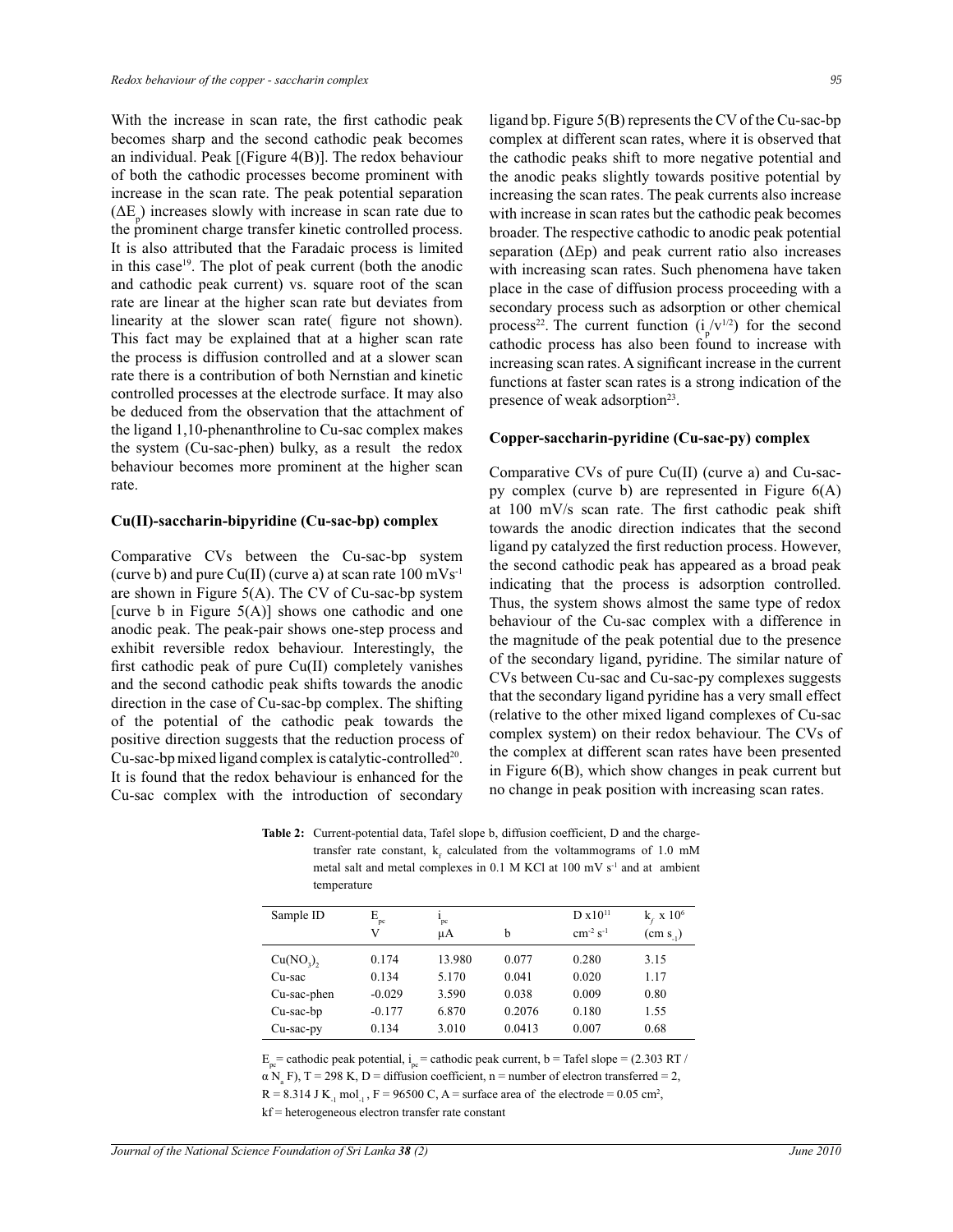

**Figure 5:** (A) Combined cyclic voltammograms of (a) 200 ppm Cu(II)-nitrate and (b) 200 ppm Cu-sac-bp complex at scan rate 100 mV s<sup>-1</sup> and (B) cyclic voltammograms of Cu-sac-bpy complex (200 ppm) at different scan rates i) 50, ii) 100, iii) 150, iv) 200 and v) 300 mVs-1 in 0.1M KCl vs. Ag/AgCl



Figure 6(A): Combined CVs of (a) 200 ppm Cu(II)-nitrate and (b) 200 ppm Cu-sac-py complex at scan rate  $100 \text{ mV s}^{-1}$  and (B) Cu-sac-py complex (200 ppm) at different scan rates: i) 50, ii) 100, iii) 150, iv) 200 and v) 300 mVs<sup>-1</sup> in the supporting electrolyte (0.1M KCl) vs. Ag/AgCl





Figure 7: Cyclic voltammograms of Cu-sac-phen (200 ppm solution) complex in acetate buffer at different pH 4.1, 4.5, 4.9, 5.2 and 5.4

**Figure 8:** Cyclic voltammograms of Cu-sac-bp (200 ppm solution) complex in acetate buffer at different pH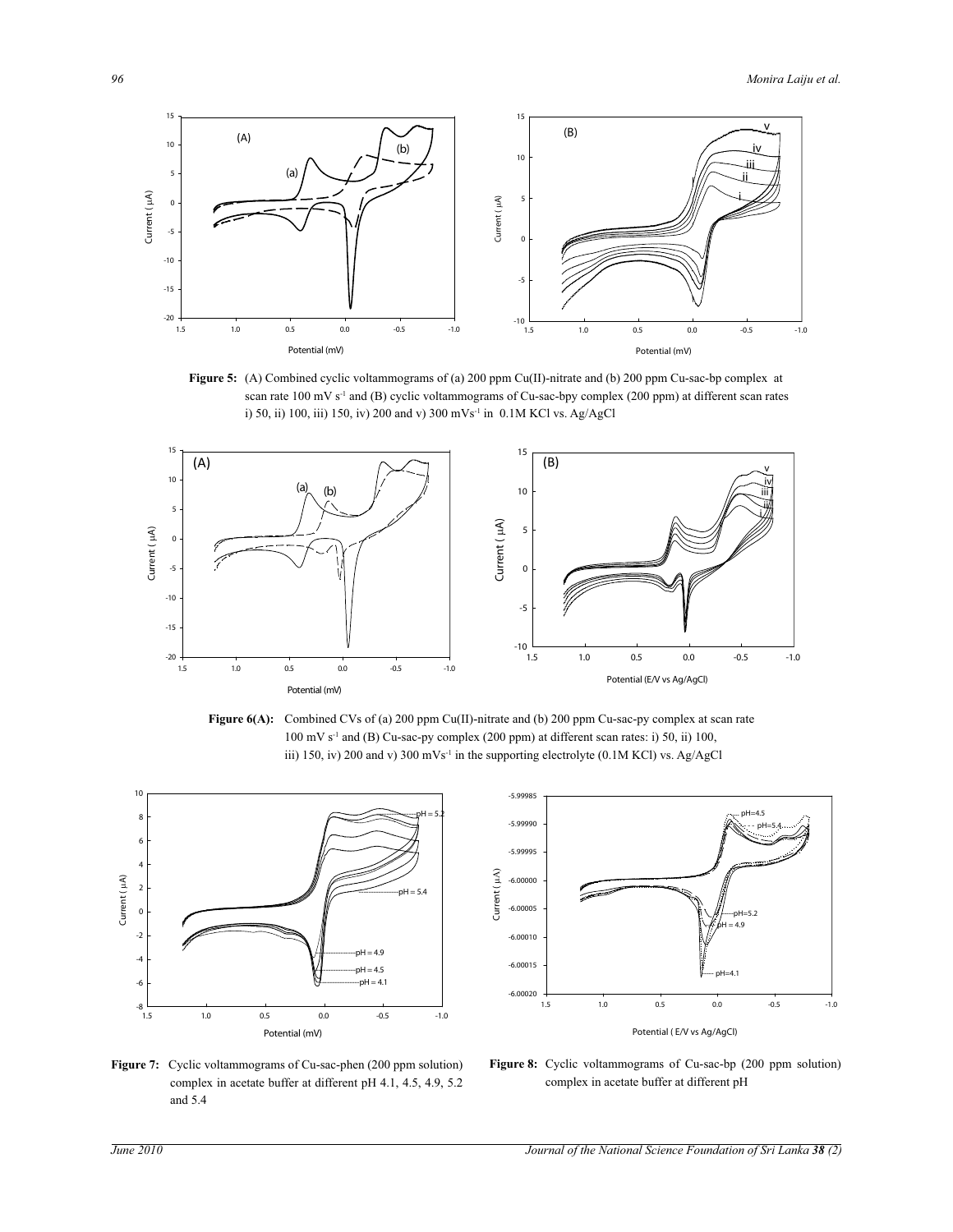

**Figure 9:** Cyclic voltammograms of Cu-sac-py (200 ppm solution) complex in acetate buffer of different pH(4.1, 4.5, 4.9, 5.2 and 5.4)

## **Effect of pH**

CVs of Cu(II)-sac-phen complex at different pH values are represented in Figure 7. The CVs show that there are small differences in the peak shapes. As it is expected, the anodic peak potentials are shifted to a more anodic position with increase in pH. With one-unit of pH deviation, the peak potential is shifted to about 60 mV, suggesting the involvement of one-electron in the redox reaction<sup>24</sup>.

 The CVs of Cu-sac-bp complex, at scan rate 100 mV s-1 in acetate buffer solution at different pH values are shown in Figure 8.

 There are only small differences in the CVs consisting of mainly one pair of cathodic and anodic peaks. The anodic peak becomes broader and the peak current decreases with increase in pH values. A small peak at -0.50 V is due the presence of small amount of oxygen in the medium despite the removal of oxygen by nitrogen purging. Sonicating the GCE surface for the removal of oxygen was avoided, which sometimes disconnect the carbon disc and the copper rod of the electrode. An

interesting feature of the CV of Cu-sac-bp system is the shifting of potential and decreasing the peak current magnitude. It has been noticed that by increasing pH by a factor of 1 (from pH 4.1 to 5.2), the peak potential shifted about 0.060 V towards the cathodic position. This suggests that the catalytic activity of Cu-sac complex increases by introducing the second ligand bp and only one-electron is involved in the redox process $19,24$ .

 CVs for Cu-sac-py complex at scan rate 100 mVs-1 using the acetate buffer are presented in Figure 9. CVs at 4.1 and 4.5 have two cathodic peaks and one anodic peak, whereas at pH 5.2 and 5.4 the trend is the opposite. At pH 4.9, there is only one pair of peaks, i.e. with increase of pH, separation of cathodic peaks decreases and ultimately fuse to one and the peak separation of anodic peak increases and ultimately split into two anodic peaks.

*Concentration effect*: The CV for all three mixed ligand complexes were also analyzed for different concentrations of solutions (150 ppm, 200 ppm and 300 ppm). In all cases the peak current increases due to the increased concentration of metal ion. Plot of current vs.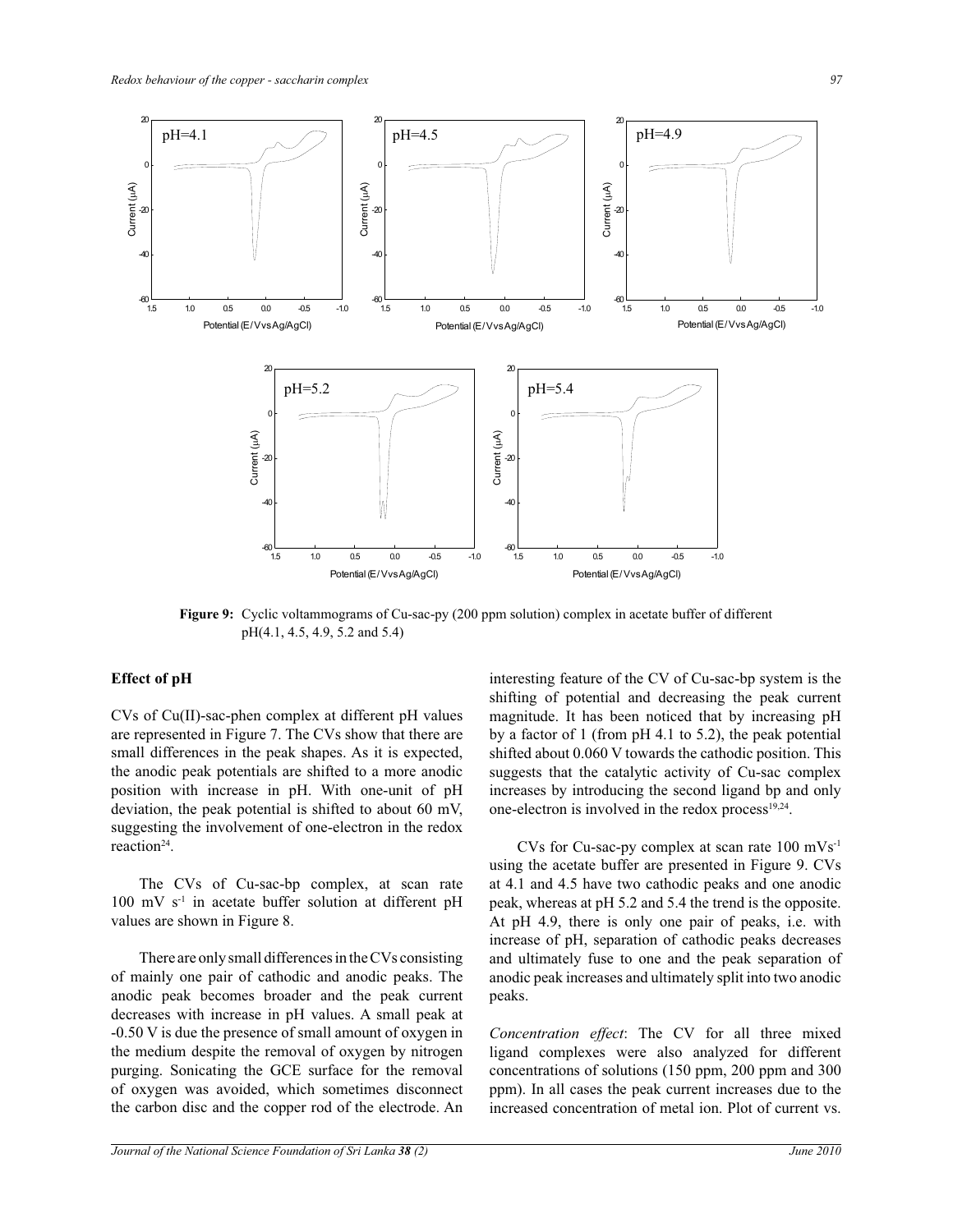concentration for both cathodic and anodic peak current show a linear nature, indicating that the redox process of copper system in all the complexes is diffusion controlled<sup>18</sup>.

*Charge transfer rate constant*: The heterogeneous charge transfer rate constants for the copper salt and the copper complexes were calculated. To calculate the heterogeneous charge transfer rate constant,  $k<sub>r</sub>$ , the current-potential data obtained from the cyclic voltammograms of metal salts and metal complexes at 100 mV  $s^{-1}$  and 200 mV  $s^{-1}$  were used. The current-potential data, Tafel slope, diffusion coefficient and charge transfer rate constants at room temperature for metal salt and metal complexes are listed in Table 2.

The results in Table 2 illustrates that the  $k_f$  valuves for all the copper complexes are lower than that of the copper under the same experimental conditions. This may be due to the formation of complexes of copper with the ligands. The  $k_f$  values for Cu(NO<sub>3</sub>)<sub>2</sub> and its complexes decreases in the order :  $Cu(NO<sub>3</sub>)<sub>2</sub> > Cu-sac-bp > Cu-sac$ > Cu-sac-phen > Cu-sac-py.

The  $k_f$  valuves were calculated from CV data for different systems from the theory developed by Nichloson and Shain<sup>25</sup>, as described in a review by Brown and Sandifer<sup>26</sup>.

### **References**

- 1. Swaminathan M. (1991). *Advanced Text Book on Food*  and Nutrition (Volume 2, 2<sup>nd</sup> edition). pp.246. Bangalore Publishing, India.
- 2. Singh B.K., Bhojak N., Parashuram M. & Bhagwan S.G. (2008). Copper(II) complexes with bioactive carboxyamide: synthesis, characterization and biological activity. *Spectrochimica Acta Part A: Molecular and Biomolecular Spectroscopy* **70**(4): 758-765.
- 3. Jovanovsky G., Naumov P. & Grupcˇe O. (1998). Structural study of monoaquabis (pyridine)bis(saccharinato) copper(II). *European Journal of Solid State and Inorganic Chemistry* **35**(3): 231-242.
- 4. Li J., Zhang Y., Lin W., Liu S. & Huang J. (1992). Crystal structure and spectra studies of  $[Co(Im)_4(H_2O)_2](HSac)_2$ complex. *Polyhedron* **11**: 419-422.
- 5. Zhang Y., Li J., Lin W., Liu S. & Huang J. (1992). Synthesis, crystal structure, and spectral studies of the complex  $\left[Ni(C_3H_4N_2)(H_2O)_2\right]$ - $\left(C_6H_4COSO_2N\right)_2$ . *Journal of Crystallographic and Spectroscopic Research* **22**(3): 433-438.
- 6. Liu S., Huang J., Li J. & Lin W. (1991). Structure of a copper complex containing saccharin and imidazole:  $\left[\text{Cu}_{2}\text{(C}_{6}\text{H}_{4}\text{COSO}_{2}\text{N}\right]$  $\left(\text{C}_{3}\text{H}_{4}\text{N}_{2}\right)$ <sub>4</sub> $\right]$ . *Acta Crystallographica C* **47**: 41-43.
- 7. Li J., Ke Y., Wang Q. & Wu X. (1997). Synthesis, crystal and molecular structure of  $Cd<sub>2</sub>$  (sacch)<sub>4</sub>(Im)<sub>4</sub>. *Crystal Research and Technology* **32**(3): 481-483.
- 8. Hergold-Brundic A., Grupc'e O. & Jovanovski G. (1991). Structure of bis(2,2'-bipyridyl)(saccharinato-*N*)copper(II) saccharinate dehydrate *Acta Crystallographica C* **47**: 2659-2660.
- 9. Li J., Chen H., Wu Q. & Wu X. (1993). Structure of a manganese (II) complex containing saccharin and 1,10 phenanthroline: [Mn(Sacch)<sub>2</sub>(o-Phen)<sub>2</sub>(H<sub>2</sub>O)<sub>2</sub>]H<sub>2</sub>O. *Crystal Research and Technology* **28**(2): 181-186.
- 10. Huang L., Wang K. Z., Huang C. H., Li F. Y. & Huang Y. (2001). Bright red electroluminescent devices using novel second-ligand-contained europium complexes as emitting layers. *Journal of Material Chemistry* **11**: 790-793.
- 11. Sano T., Fujita M., Fujii T., Hamada Y., Shibata K. & Kuroki K. (1995). Novel europium complex for electroluminescent devices with sharp red emission. *Japanese Journal of Applied Physics* **34**(4A): 1883*–*1887.
- 12. Liu L., Li W.L., Hong Z.R., Peng J.B., Liu X.Y., Liang C. J., Liu Z.B., Yu J.Q. & Zhao D.X. ( 1997). Europium complexes as emitters in organic electroluminescent devices. *Synthetic Metals* **91**: 267-269.
- 13. Shaikh A.A., Begum M., Khan A.H. & Ehsan M.Q. (2006). Cyclic voltammetric studies of the redox behavior of iron(III)-vitamin B6 complex at carbon paste electrode. *Russian Journal of Electrochemistry* **42**(6): 620-625.
- 14. Robinson R.A. & Stokes R.H. (1968) *Electrolyte Solutions*, (2nd edition.) pp. 67-70, Butterworths, London.
- 15. Romman U.K.R., Malik K.M.A. & Haider S.Z. (1999). Synthesis, characterization and properties of some saccharine complexes containing 1,10-phenanthroline as secondary ligand.00 *Journal of Bangladesh Chemical Society* **6**(1): 43-50.
- 16. Haider S.Z., Malik K.M.A. & Ahmed K.A.J. (1981). Synthesis characterization and properties of some saccharine complexes containing 2, 2'-bipyridil as secondary ligand. *Journal of Bangladesh Academy of Science* **23**(2): 155-162.
- 17. Wopshall R.H. & Shain I. (1967). Effects of adsorption of electroactive species in stationary electrode polarography. *Analytical Chemistry* **39**: 1514-1527.
- 18. Mascus M., Pariente F., Wu Q., Toffanin A., Shapleigh J. P. & Abruna H. D. (1996). Electrocatalytic reduction of nitric oxide at electrodes modified with electropolymerized films of  $[Cr(v+tpy)2]$ 3+ and their application to cellular NO determinations. *Analytical Chemistry* **68**: 3128-3134.
- 19. Salimi A. & Ghadermazi M. (2002). Electrocatalytic reduction of dioxygen on a glassy carbon electrode modified with adsorbed cobaloxime complex. *Analytical Sciences* **17**(10):1165-1170.
- 20. Rossiter B. W. & Hamilton J. F. (1986). *Physical Methods of Chemistry, Electrochemical Methods.* Chapter 1, volume.2, John Willey and Sons Inc., London.
- 21. Bard A.J. & Faulkner L.R. (1980). Electrochemical *Methods, Fundamentals and Applications*. pp. 199-236, John Wiley and Sons Inc., New York.